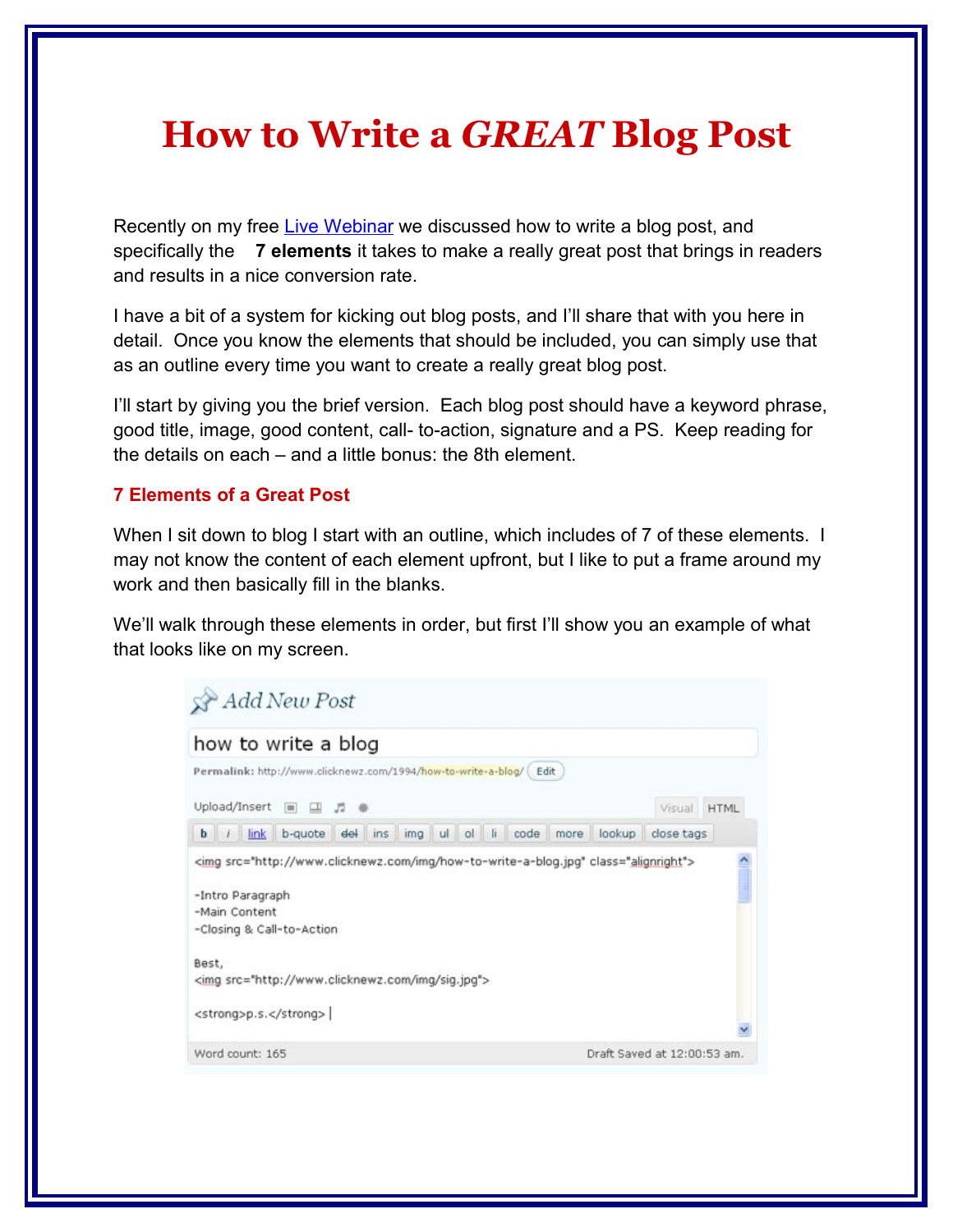Obviously this is just a basic outline. A place holder for each of the elements. I find this to be a great starting point as it gives me a structure to work with. And besides a blank screen can be daunting when you are under pressure to write! From here, I simply flesh out the elements as I go.

## **1. Keyword Phrase**

The biggest part of learning how to write a blog is learning to write exactly what your readers want. You find that out through [keyword research](http://www.clicknewz.com/821/ideas-for-how-to-content-and-how-to-products/) and deliver it through [keyword optimization.](http://www.clicknewz.com/1404/babb-23-how-to-optimize-your-blog/)

So choose a topic and then pick a keyword phrase that best suits your topic. Or choose a keyword phrase and create content around it.

You won't *always* find a great keyword phrase to match the topic you want to blog about. That's okay. Your readers will appreciate a few off-the-wall posts that are written more for "visitor optimization" than search engine optimization.

*I chose a longtail keyword for this blog post: "how to write a blog post"*

## **2. Title**

The title of your blog post is incredibly important. Arguably one of the most important elements of the entire post. The post title also becomes the page title (meaning it is used in the Title Tag and shows up in the Title Bar of the browser window). It also becomes the Anchor Text for the hyperlink in the search results – meaning this is what people will see and read when they are deciding which result to click on. And whammy #3 – your post title ecomes your Anchor Text for all of your inbound links pointing to this post that are created automatically through your blog.

Your title needs to be interesting and engaging. It has a big job – it compels people to click through and start reading. Two things go into a really great title: a keyword phrase, and a little [copywriting](http://www.copyblogger.com/why-some-people-almost-always-write-great-post-titles/) skill.

If you happen to create a really long title for your blog post, consider editing the permalink. You might use a shorter version of the title that still includes your keyword phrase. Here is an example from the blog post you are reading now:

#### *Permalink: http://www.clicknewz.com/1993/how-to-write-a-blog-post/*

Speaking of permalinks, if you want your posts links to look as nice as mine see: [Smart](http://www.clicknewz.com/783/smart-permalink-structure/) [Permalink Structure.](http://www.clicknewz.com/783/smart-permalink-structure/) And here's a bonus tip for you – permalink structure allows me to use shortened versions of the URL on sites like Twitter.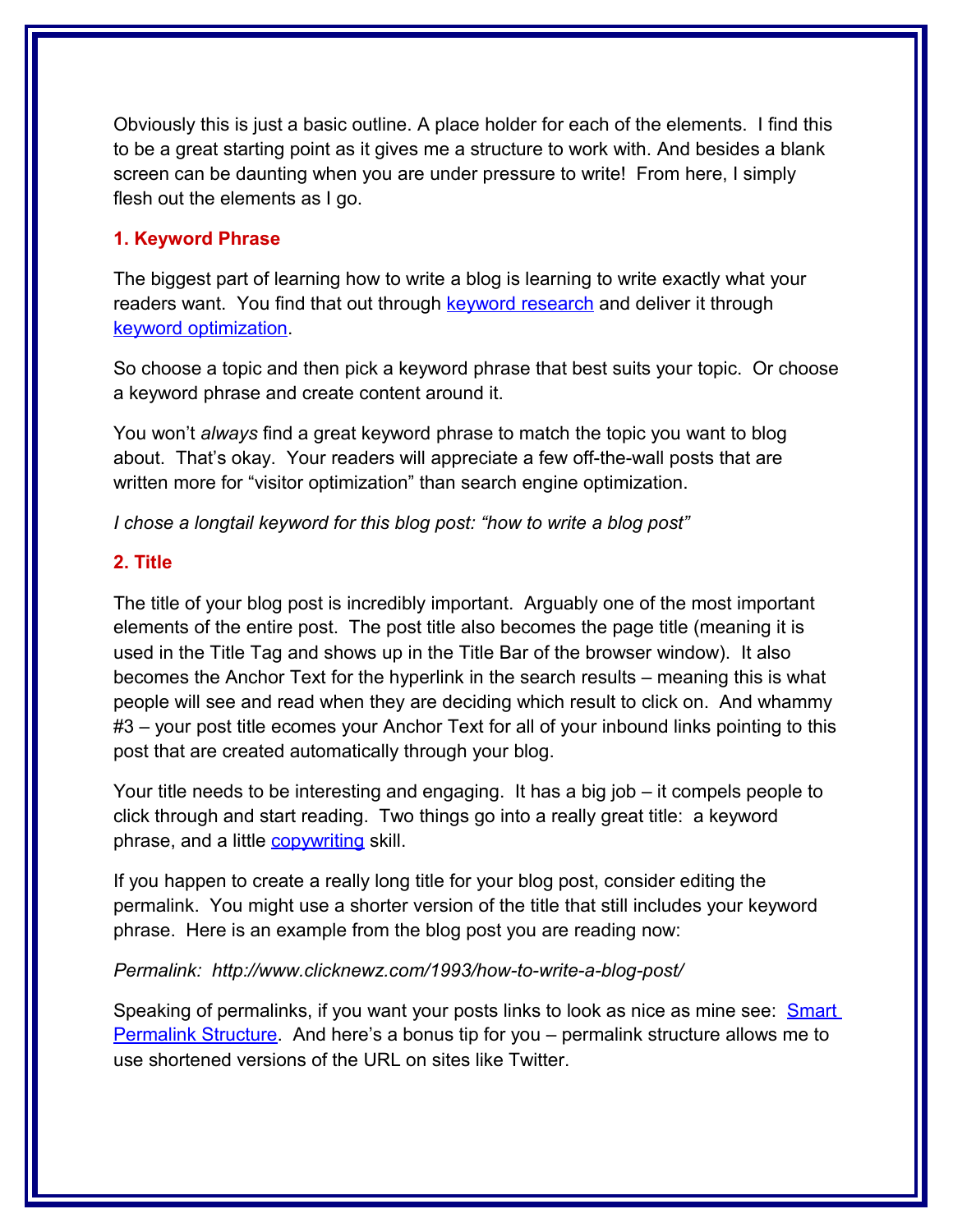You may have seen me tweet a link to this post as:

http://www.clicknewz.com/1993/ Try it – it works! Cool right?

# **3. Image**

Images engage your reader, break up long boring text, illustrate points – and they can also be used to *draw* the *eye* in specific directions.



Since my topic is *"how to write a blog post"* I simply used **screenshots**, which can be *very* effective. Other options for images within your post include:

- Your own images/photos
- • [Flickr](http://www.chrisbrogan.com/give-each-blog-post-a-pretty-face-with-flickr/)
- Inexpensive stock photos

# **4. Content**

I actually [write the content](http://www.clicknewz.com/1639/secret-to-writing-great-content/) last, after I have outlined the other 6 elements, and simply type in a placeholder to start. But once I have my blog post outlined I sit down to flesh out the content. I often do this in outline format as well, and then go back to flesh out each point into a paragraph or so.

# **5. Call-to-action**

This element ranks right up there with Post Title as one of the most important things you can include in your blog post. The call-to-action lets your reader know exactly what they should do next, and why.

Ask yourself: why am I writing this post? Why are they reading this post? What ONE action do I most want them to take *after* they read my post? (Never assume it's obvious.)

Don't leave your reader hanging. You owe it to them to lead them to the next best click.

See: [Using a Call To Action](http://www.clicknewz.com/513/call-to-action/)

# **6. Signature**

A signature serves two purposes. First, it tells your readers who you are and that you care enough to identify yourself and sign off appropriately.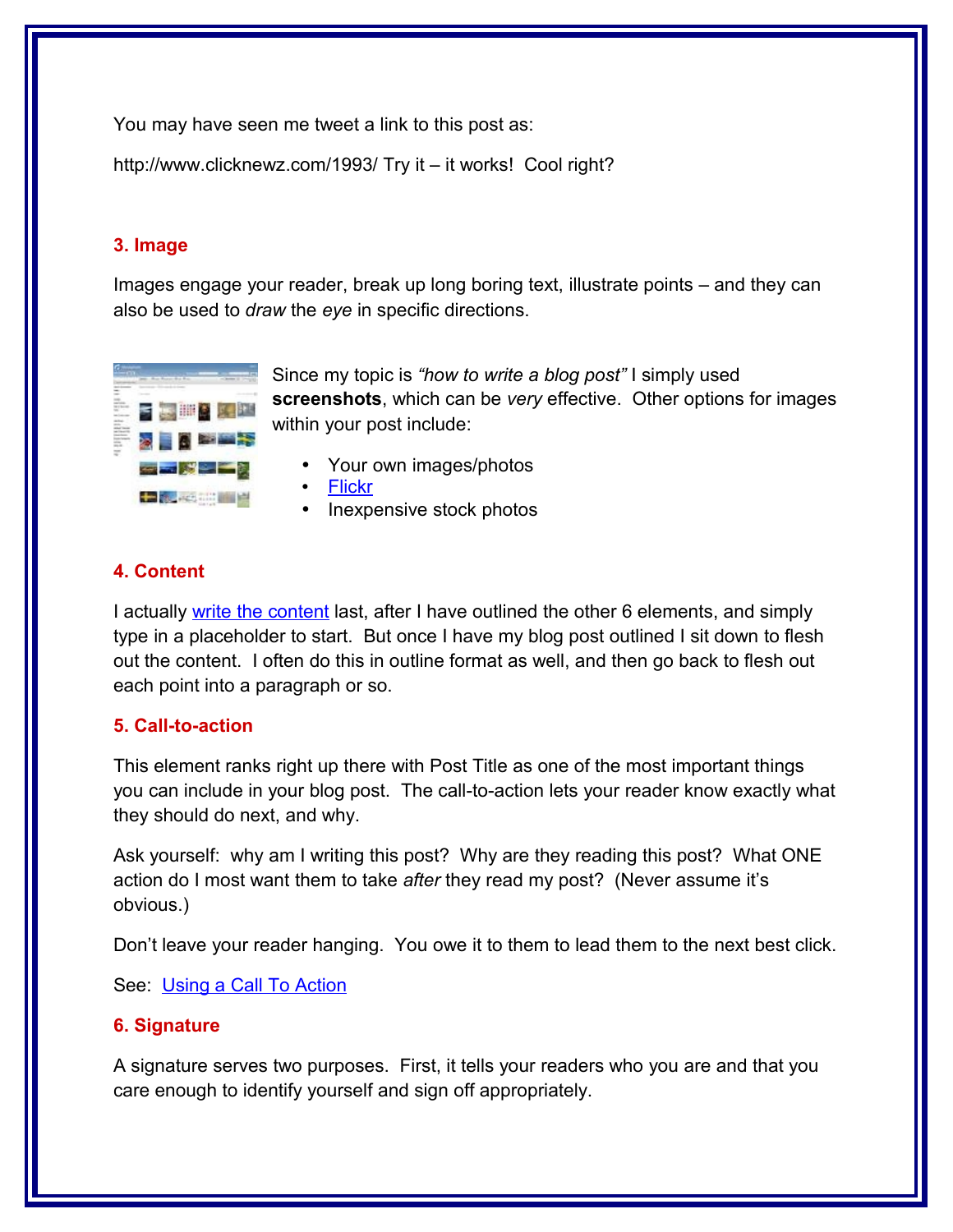You can do this via plain text, or you can create a signature image like the one that I use. There are free signature makers around the web, or you can sign a piece of paper and scan it into your computer.

Oh, and the second purpose – it is a nice thing to have above a P.S.!

See: **Dear Mystery Blogger** (It might be YOU!)

#### **7. PS**

You see it at the end of long sales letters. You see it in email marketing. Start using it in your blog posts, too! This is one last chance to make an important point, or share an important link. It is best used for supporting your call-to-action.

Readers who scan your blogs will catch the title, the images, the sub-headlines, the bullet points and the  $PS$ . Use it wisely!

## **Bonus: The 8th Element**

Once I have my blog post written, but before I publish it, there's one more thing I add to top it off.

Links.

I like to link back to posts in my archive wherever relevant, both for internal links (SEO) and for the readers reference. This helps to keep your archived blog posts fresh, and [connects similar discussions.](http://www.clicknewz.com/1427/stop-linking-to-your-home-page/)

I also link out to other blog posts on the same topic, written by other bloggers. This creates a pingback or a trackback on their blog, usually in the comments area of the post I link to, and is also good for both of the same reasons.

For the best results, link to blog posts that rank well for your keyword phrase – or better yet, a similar more competitive keyword phrase. That way you can benefit from having a link on this high-traffic blog post that is related to the topic of your own blog post.

You can check that post to see if other trackbacks appear before you decide to link to it. Some bloggers don't allow them, or don't have a theme that shows them.

Of course, if the blog post is really great – you might want to share it with your readers anyway…